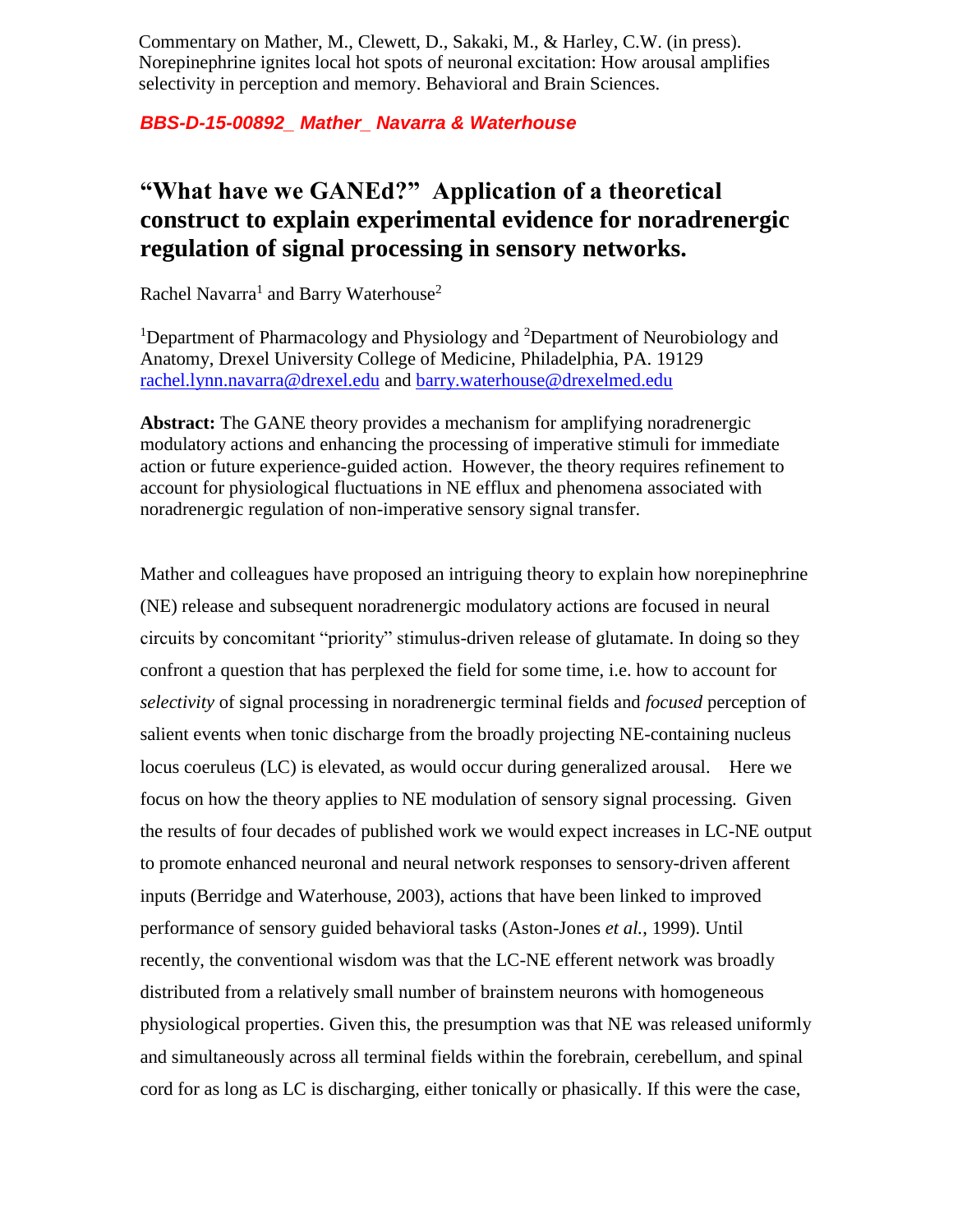neuronal and neural circuit responsiveness to sensory driven afferent inputs would be increased throughout the CNS without any bias in favor of one sensory signal vs another. If responsiveness to synaptically-driven inputs is elevated everywhere and for every modality, what has been gained? Is there a way for the LC-NE system to selectively differentiate sensory signals from the constant stream of information that is presented to the nervous system from the periphery? Mather's GANE theory is timely insofar as it appropriately confronts these issues.

An idea similar to the current theory was suggested by Marrocco and colleagues (1987) after they observed a correlation between catecholamine release in monkey visual cortex and coincident light-evoked activity in geniculostriate projections to ocular dominance columns. These authors postulated a local interaction between NE fibers and geniculostriate afferents; one that created a local hot spot for NE release within the visual cortex and thus preferentially promoted modulation of synaptic transmission at this site. Akin Marrocco's proposal, the GANE theory argues that locally released glutamate provides the means for amplifying release of NE from tonically active LC-NE fibers.

The GANE theory accounts for many but not all of the well documented attributes and operational capacities of the LC-NE system, particularly those demonstrated in sensory networks. The authors exhaustively reviewed an extensive literature including many reports that support the core of their proposal – a positive feedback mechanism whereby synaptic release of glutamate amplifies NE release from nearby noradrenergic axons and results in enhanced responsiveness of neurons and glia to glutamate neurotransmission at this local site of interaction. The process relies upon a delicate balance and interplay between receptor mediated actions that are triggered as extracellular concentrations of NE and glutamate change. The temporal and spatial dynamics of these interactions are postulated, but experimental evidence to support the details of these mechanisms is lacking. For example, to date the extracellular tissue concentrations of NE that yield the range of modulatory actions demonstrated in vivo and in vitro have only been crudely approximated. As shown in many studies, LC-NE modulatory effects are expressed according to an inverted-U dose response curve, rising to optimal facilitation of cellular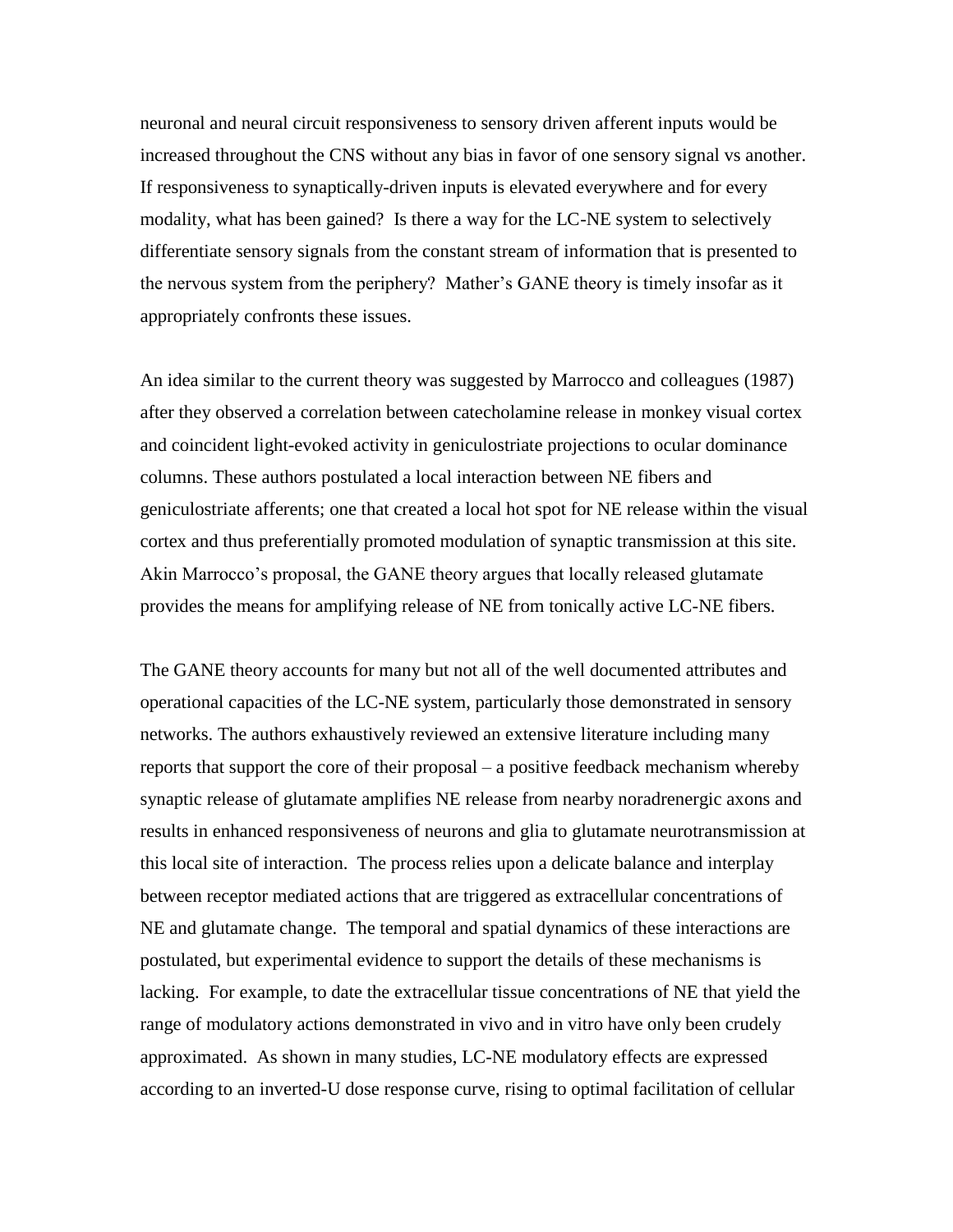and behavioral events as LC-NE activity increases and then falling to suppression of neuronal responsiveness and disrupted task performance as NE concentrations and LC discharge increase further (Aston-Jones *et al.*, 1999, Devilbiss and Waterhouse, 2000). At what point along this inverted-U function is the glutamate-NE interaction operating? At some level of glutamate release, the facilitating actions of NE would be expected to diminish along the right side of the function.

Other aspects of LC-NE action require attention in the GANE model. For example, GANE relies on beta receptor mediated modulation of excitatory synaptic transmission and minimizes a role for alpha-1 receptors, despite evidence in sensory circuits that alpha-1 receptor activation augments postsynaptic responses to excitatory inputs (Mouradian *et al.*, 1991, Rogawski and Aghajanian, 1982). In this same vein, beta receptor activation has been shown to enhance postsynaptic responses to GABA (Cheun and Yeh, 1992, Waterhouse *et al.*, 1982). This latter mechanism could account for the enhanced lateral inhibition that is invoked as a means of establishing additional contrast between a priority stimulus-driven hot spot and its tissue surround. Evidence for increased lateral inhibition and focusing the zone of neural excitation created by prioritized inputs can be found in studies that examined the impact of the LC-NE system on off-beam inhibition in the cerebellar cortex (Moises *et al.*, 1983) and receptive field properties of visually responsive neurons (Waterhouse *et al.*, 1990). Finally, a "gating" effect of the LC-NE system on otherwise subthreshold synaptic inputs has been demonstrated in multiple brain circuits (Waterhouse *et al.*, 1988). This action of NE would serve to recruit additional neurons into a sensory response pool as opposed to suppression of hot spot surround activity.

In summary, the model works reasonably well in support of circumstances where a noradrenergically-innervated circuit is called upon to process behaviorally imperative information that should be prioritized for immediate response and/or accentuated for future retrieval and experience-guided action, e.g. fear related or reward generating stimuli. However, it is well to remember that much of the evidence for NE modulatory actions in sensory circuits has been demonstrated in anesthetized or controlled waking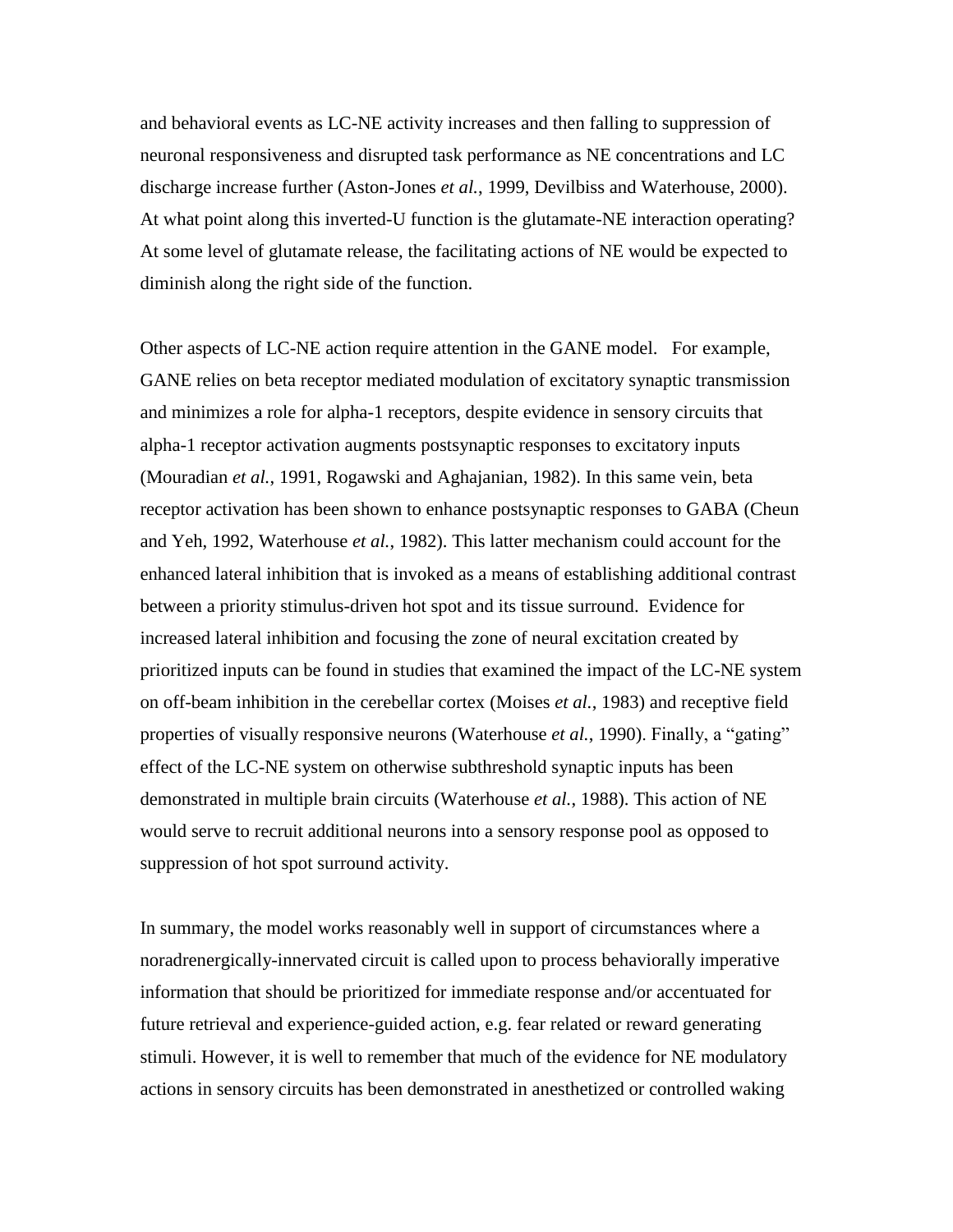conditions where stimuli are behaviorally irrelevant. How does GANE account for bottom up differentiation and prioritization of sensory signals in the absence of behavioral relevance? We applaud the model, but look forward to resolution of how GANE integrates with conventional NE modulation to differentiate signals amidst the constant stream of incoming information from the sensory surround at both early stage sensory relays and areas of higher order sensory integration.

## **References**

Aston-Jones, G., Rajkowski, J. & Cohen, J. (1999). Role of locus coeruleus in attention and behavioral flexibility. *Biological Psychiatry* 46, 1309-1320.

Berridge, C. W. & Waterhouse, B. D. (2003). The locus coeruleus–noradrenergic system: modulation of behavioral state and state-dependent cognitive processes. *Brain Research Reviews* 42, 33-84.

Cheun, J. E. & Yeh, H. H. (1992). Modulation of GABAA receptor-activated current by norepinephrine in cerebellar Purkinje cells. *Neuroscience* 51, 951-60.

Devilbiss, D. M. & Waterhouse, B. D. (2000). Norepinephrine exhibits two distinct profiles of action on sensory cortical neuron responses to excitatory synaptic stimuli. *Synapse* 37, 273-282.

Marrocco, R. T., Lane, R. F., McClurkin, J. W., Blaha, C. D. & Alkire, M. F. (1987). Release of cortical catecholamines by visual stimulation requires activity in thalamocortical afferents of monkey and cat. *J Neurosci* 7, 2756-67.

Moises, H. C., Waterhouse, B. D. & Woodward, D. J. (1983). Locus coeruleus stimulation potentiates local inhibitory processes in rat cerebellum. *Brain Res Bull* 10, 795-804.

Mouradian, R. D., Sessler, F. M. & Waterhouse, B. D. (1991). Noradrenergic potentiation of excitatory transmitter action in cerebrocortical slices: evidence for mediation by an alpha 1 receptor-linked second messenger pathway. *Brain Res* 546, 83-95.

Rogawski, M. A. & Aghajanian, G. K. (1982). Activation of lateral geniculate neurons by locus coeruleus or dorsal noradrenergic bundle stimulation: Selective blockade by the alpha1-adrenoceptor antagonist prazosin. *Brain Research* 250, 31-39.

Waterhouse, B. D., Azizi, S. A., Burne, R. A. & Woodward, D. J. (1990). Modulation of rat cortical area 17 neuronal responses to moving visual stimuli during norepinephrine and serotonin microiontophoresis. *Brain Res* 514, 276-92.